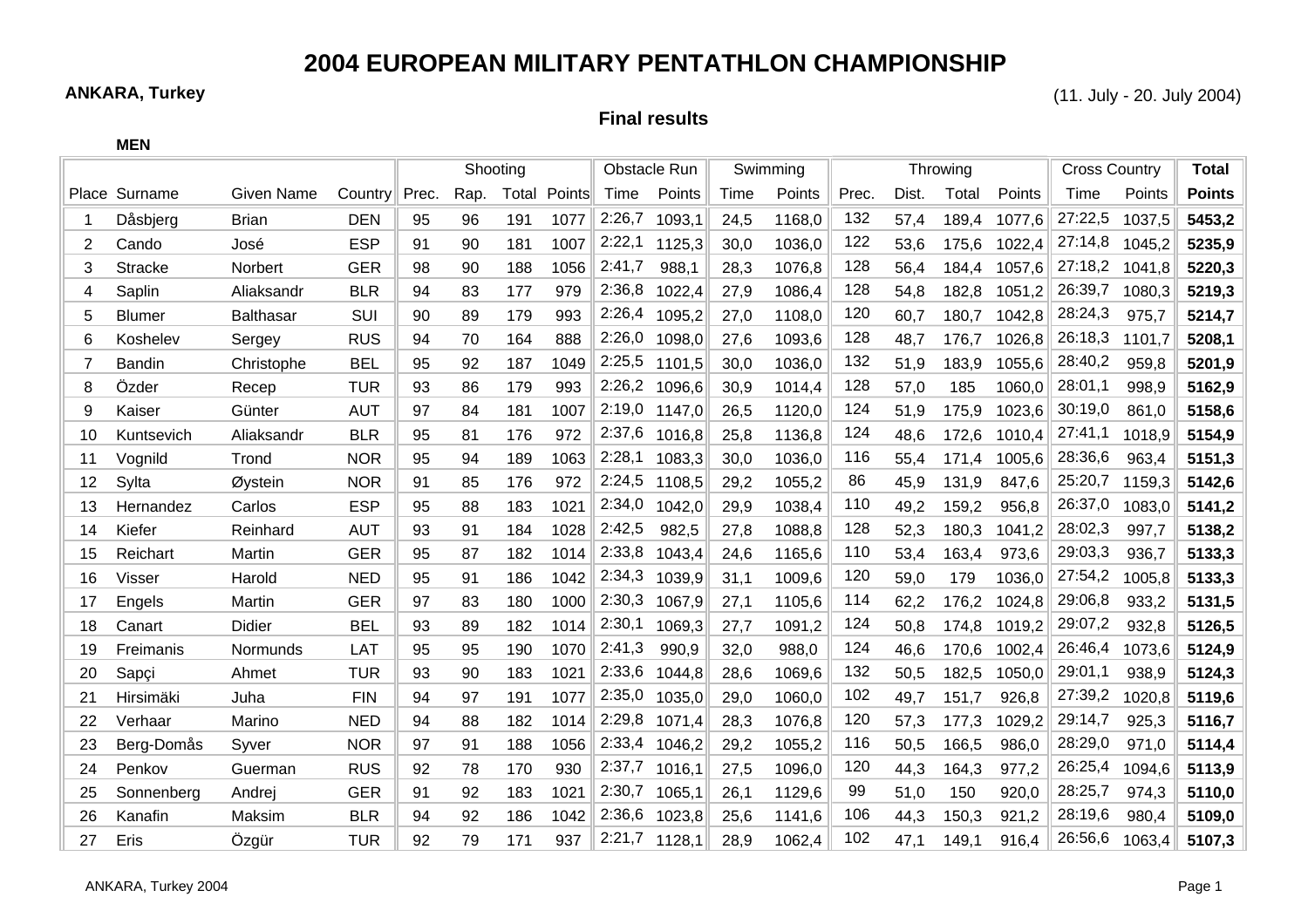|    |                           |                   |            |       |      | Shooting |        | Obstacle Run |                 | Swimming |        |       |       | Throwing |        | <b>Cross Country</b> | <b>Total</b> |               |
|----|---------------------------|-------------------|------------|-------|------|----------|--------|--------------|-----------------|----------|--------|-------|-------|----------|--------|----------------------|--------------|---------------|
|    | Place Surname             | <b>Given Name</b> | Country    | Prec. | Rap. | Total    | Points | Time         | Points          | Time     | Points | Prec. | Dist. | Total    | Points | Time                 | Points       | <b>Points</b> |
| 28 | Egorov                    | Igor              | <b>RUS</b> | 93    | 81   | 174      | 958    | 2:35,7       | 1030,1          | 24,1     | 1177,6 | 104   | 50,9  | 154,9    | 939,6  | 28:07,1              | 992,9        | 5098,2        |
| 29 | Hamadeh                   | Jamal             | <b>SYR</b> | 89    | 71   | 160      | 860    | 2:18,1       | 1153,3          | 28,7     | 1067,2 | 106   | 45,2  | 151,2    | 924,8  | 26:31,9              | 1088,1       | 5093,4        |
| 30 | Van De Cloot              | Davy              | <b>BEL</b> | 95    | 90   | 185      | 1035   | 2:28,3       | 1081,9          | 27,0     | 1108,0 | 120   | 52,7  | 172,7    | 1010,8 | 30:24,9              | 855,1        | 5090,8        |
| 31 | Dommsch                   | André             | <b>GER</b> | 95    | 92   | 187      | 1049   | 2:33,4       | 1046,2          | 28,0     | 1084,0 | 106   | 50,0  | 156      | 944,0  | 28:49,1              | 950,9        | 5074,1        |
| 32 | Zehnder                   | Adrian            | SUI        | 93    | 93   | 186      | 1042   | 2:27,9       | 1084,7          | 27,3     | 1100,8 | 108   | 49,4  | 157,4    | 949,6  | 29:45,4              | 894,6        | 5071,7        |
| 33 | Adzinokau                 | Andrei            | <b>BLR</b> | 93    | 83   | 176      | 972    | 2:22,6       | 1121,8          | 27,3     | 1100,8 | 100   | 53,4  | 153,4    | 933,6  | 28:58,6              | 941,4        | 5069,6        |
| 34 | Osen                      | Roar              | <b>NOR</b> | 95    | 87   | 182      | 1014   | 2:30,6       | 1065,8          | 27,6     | 1093,6 | 120   | 52,6  | 172,6    | 1010,4 | 29:57,8              | 882,2        | 5066,0        |
| 35 | Nielsen                   | Allan Kjær        | <b>DEN</b> | 94    | 82   | 176      | 972    | 2:31,5       | 1059,5          | 27,6     | 1093,6 | 120   | 46,7  | 166,7    | 986,8  | 28:53,1              | 946,9        | 5058,8        |
| 36 | Parkhomenka               | Pavel             | <b>BLR</b> | 94    | 85   | 179      | 993    | 2:40,3       | 997,9           | 28,0     | 1084,0 | 124   | 58,2  | 182,2    | 1048,8 | 29:12,1              | 927,9        | 5051,6        |
| 37 | Çalik                     | Utkan             | <b>TUR</b> | 96    | 72   | 168      | 916    | 2:25,4       | 1102,2          | 29,5     | 1048,0 | 120   | 51,6  | 171,6    | 1006,4 | 28:26,3              | 973,7        | 5046,3        |
| 38 | Piirsalu                  | Meelis            | <b>EST</b> | 91    | 85   | 176      | 972    | 2:37,9       | 1014,7          | 28,7     | 1067,2 | 120   | 47,0  | 167      | 988,0  | 27:59,9              | 1000,1       | 5042,0        |
| 39 | Kallmeier                 | Marco             | <b>GER</b> | 95    | 93   | 188      | 1056   | 2:29,8       | 1071,4          | 30,1     | 1033,6 | 107   | 54,8  | 161,8    | 967,2  | 29:29,4              | 910,6        | 5038,8        |
| 40 | Hidalgo                   | Miguel            | <b>ESP</b> | 88    | 89   | 177      | 979    | 2:38,9       | 1007,7          | 30,1     | 1033,6 | 112   | 41,6  | 153,6    | 934,4  | 27:05,8              | 1054,2       | 5008,9        |
| 41 | Kashikin                  | Alexander         | <b>RUS</b> | 86    | 75   | 161      | 867    | 2:32,7       | 1051,1          | 27,7     | 1091,2 | 114   | 56,2  | 170,2    | 1000,8 | 28:07,6              | 992,4        | 5002,5        |
| 42 | Gil                       | Salvador          | <b>ESP</b> | 90    | 84   | 174      | 958    | 2:33,6       | 1044,8          | 30,7     | 1019,2 | 105   | 49,8  | 154,8    | 939,2  | 27:23,0              | 1037,0       | 4998,2        |
| 43 | Abbas                     | Ahmad             | <b>SYR</b> | 90    | 76   | 166      | 902    | 2:34,2       | 1040,6          | 30,1     | 1033,6 | 128   | 47,3  | 175,3    | 1021,2 | 28:00,1              | 999,9        | 4997,3        |
| 44 | Berding                   | Alex              | <b>NED</b> | 95    | 94   | 189      | 1063   | 2:39,5       | 1003,5          | 30,6     | 1021,6 | 112   | 47,3  | 159,3    | 957,2  | 28:54,3              | 945,7        | 4991,0        |
| 45 | Laport                    | Melvin            | <b>NED</b> | 97    | 79   | 176      | 972    | 2:35,2       | 1033,6          | 31,7     | 995,2  | 120   | 58,7  | 178,7    | 1034,8 | 29:10,4              | 929,6        | 4965,2        |
| 46 | Peura                     | Arto              | <b>FIN</b> | 92    | 88   | 180      | 1000   | 2:40,5       | 996,5           | 27,5     | 1096,0 | 102   | 52,6  | 154,6    | 938,4  | 29:05,9              | 934,1        | 4965,0        |
| 47 | Tonisma                   | Timo              | <b>EST</b> | 86    | 82   | 168      | 916    | 2:40,2       | 998,6           | 28,6     | 1069,6 | 116   | 67,2  | 183,2    | 1052,8 | 29:22,0              | 918,0        | 4955,0        |
| 48 | Abele                     | Maris             | LAT        | 91    | 83   | 174      | 958    | 2:34,8       | 1036,4          | 34,1     | 937,6  | 116   | 47,1  | 163,1    | 972,4  | 27:14,1              | 1045,9       | 4950,3        |
| 49 | Pedersen                  | Bjørn Haldur      | <b>DEN</b> | 91    | 96   | 187      | 1049   | 2:47,3       | 948,9           | 30,5     | 1024,0 | 98    | 41,2  | 139,2    | 876,8  | 27:22,4              | 1037,6       | 4936,3        |
| 50 | Hussin                    | Abd Alkarim       | <b>SYR</b> | 88    | 91   | 179      | 993    | 2:39,8       | 1001,4          | 29,9     | 1038,4 | 120   | 60,5  | 180,5    | 1042,0 | 30:26,0              | 854,0        | 4928,8        |
| 51 | Abbas                     | Mahmoud           | <b>SYR</b> | 80    | 81   | 161      | 867    | 2:32,3       | 1053,9          | 31,4     | 1002,4 | 98    | 51,7  | 149,7    | 918,8  | 26:46,3              | 1073,7       | 4915,8        |
| 52 | <b>Braunschweiger Max</b> |                   | SUI        | 94    | 92   | 186      | 1042   | 2:39,1       | 1006,3          | 27,0     | 1108,0 | 78    | 41,3  | 119,3    | 797,2  | 28:39,5              | 960,5        | 4914,0        |
| 53 | Oksa                      | Lauri             | <b>FIN</b> | 86    | 95   | 181      | 1007   | 2:36,6       | 1023,8          | 29,0     | 1060,0 | 104   | 44,0  | 148      | 912,0  | 29:32,6              | 907,4        | 4910,2        |
| 54 | Østfeldt                  | Morten Viktor     | <b>DEN</b> | 94    | 92   | 186      | 1042   | 2:38,1       | 1013,3          | 27,8     | 1088,8 | 101   | 55,8  | 156,8    | 947,2  | 31:10,5              | 809,5        | 4900,8        |
| 55 | Ivanov                    | Pavel             | <b>RUS</b> | 91    | 88   | 179      | 993    | 2:26,9       | 1091,7          | 29,5     | 1048,0 | 94    | 48,2  | 142,2    | 888,8  | 30:04,9              | 875,1        | 4896,6        |
| 56 | Ader                      | Margus            | <b>EST</b> | 95    | 78   | 173      | 951    |              | 2:29,0 1077,0   | 32,0     | 988,0  | 108   | 45,3  | 153,3    | 933,2  | 29:04,0              | 936,0        | 4885,2        |
| 57 | Muñoz                     | Juan              | <b>ESP</b> | 87    | 89   | 176      | 972    | 2:45,7       | 960,1           | 30,4     | 1026,4 | 104   | 45,6  | 149,6    | 918,4  | 27:54,6              | 1005,4       | 4882,3        |
| 58 | Ozolins                   | Maigurs           | LAT        | 88    | 87   | 175      | 965    | 2:40,0       | 1000,0          | 29,6     | 1045,6 | 112   | 61,8  | 173,8    | 1015,2 | 30:29,5              | 850,5        | 4876,3        |
| 59 | Abeledo                   | David             | <b>ESP</b> | 95    | 78   | 173      | 951    |              | $2:36,0$ 1028,0 | 29,0     | 1060,0 | 106   | 52,0  | 158      | 952,0  | 29:55,4              | 884,6        | 4875,6        |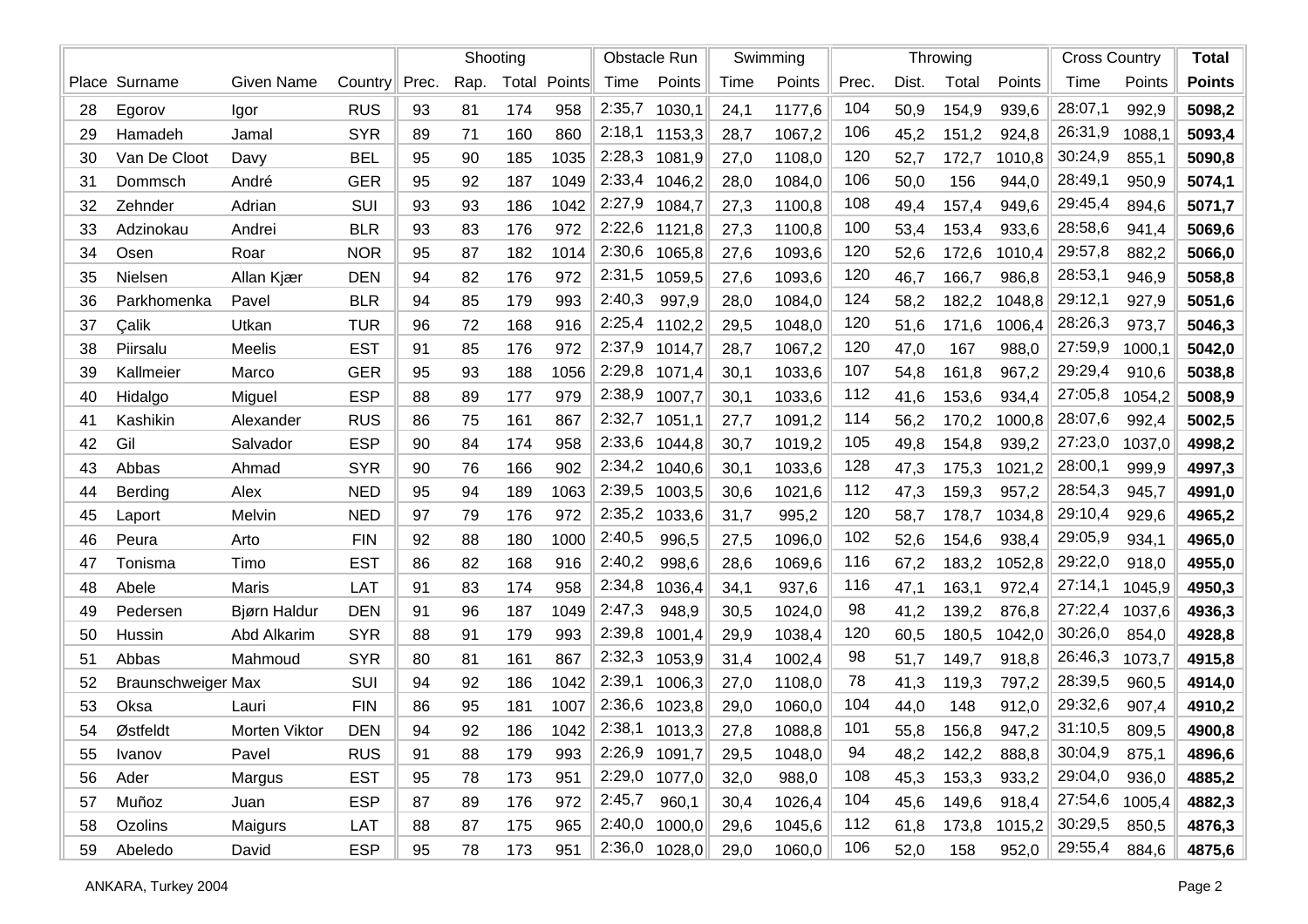|    |                 |                      |            |       |      | Shooting |        | <b>Obstacle Run</b> |        | Swimming |        |       |       | Throwing | <b>Cross Country</b> | <b>Total</b> |        |               |
|----|-----------------|----------------------|------------|-------|------|----------|--------|---------------------|--------|----------|--------|-------|-------|----------|----------------------|--------------|--------|---------------|
|    | Place Surname   | <b>Given Name</b>    | Country    | Prec. | Rap. | Total    | Points | Time                | Points | Time     | Points | Prec. | Dist. | Total    | Points               | Time         | Points | <b>Points</b> |
| 60 | Al-Ahmad        | Yasin                | <b>SYR</b> | 88    | 76   | 164      | 888    | 2:36,9              | 1021,7 | 29,3     | 1052,8 | 112   | 49,5  | 161,5    | 966,0                | 28:55,6      | 944,4  | 4872,9        |
| 61 | Tas             | Yasin                | <b>TUR</b> | 95    | 87   | 182      | 1014   | 2:30,5              | 1066,5 | 31,3     | 1004,8 | 112   | 47,1  | 159,1    | 956,4                | 30:50,7      | 829,3  | 4871,0        |
| 62 | Chapkine        | Oleg                 | <b>RUS</b> | 92    | 62   | 154      | 818    | 2:30,4              | 1067,2 | 28,3     | 1076,8 | 107   | 56,8  | 163,8    | 975,2                | 29:08,4      | 931,6  | 4868,8        |
| 63 | Suihkonen       | Mikko                | <b>FIN</b> | 92    | 76   | 168      | 916    | 2:46,8              | 952,4  | 31,2     | 1007,2 | 132   | 53,7  | 185,7    | 1062,8               | 29:22,9      | 917,1  | 4855,5        |
| 64 | Vandebroek      | Erik                 | <b>BEL</b> | 90    | 90   | 180      | 1000   | 2:47,6              | 946,8  | 27,7     | 1091,2 | 114   | 46,1  | 160,1    | 960,4                | 30:34,5      | 845,5  | 4843,9        |
| 65 | Agakijs         | Igors                | LAT        | 91    | 90   | 181      | 1007   | 2:49,0              | 937,0  | 36,8     | 872,8  | 111   | 47,7  | 158,7    | 954,8                | 27:08,7      | 1051,3 | 4822,9        |
| 66 | Schnabl         | <b>Bernd</b>         | <b>AUT</b> | 93    | 91   | 184      | 1028   | 2:45,5              | 961,5  | 29,2     | 1055,2 | 94    | 43,3  | 137,3    | 869,2                | 29:45,4      | 894,6  | 4808,5        |
| 67 | Howlid          | Tor Magne            | <b>NOR</b> | 90    | 80   | 170      | 930    | 2:43,5              | 975,5  | 29,6     | 1045,6 | 120   | 42,1  | 162,1    | 968,4                | 29:51,5      | 888,5  | 4808,0        |
| 68 | Eriksson        | Sven                 | <b>BEL</b> | 82    | 66   | 148      | 776    | 2:30,8              | 1064,4 | 28,5     | 1072,0 | 120   | 50,3  | 170,3    | 1001,2               | 29:48,3      | 891,7  | 4805,3        |
| 69 | Dietiker        | Dominique            | SUI        | 94    | 88   | 182      | 1014   | 2:43,1              | 978,3  | 31,1     | 1009,6 | 98    | 42,5  | 140,5    | 882,0                | 29:21,9      | 918,1  | 4802,0        |
| 70 | Demirbilek      | <b>Bülent</b>        | TUR*       | 83    | 93   | 176      | 972    | 2:34,0              | 1042,0 | 30,7     | 1019,2 | 105   | 51,5  | 156,5    | 946,0                | 31:08,7      | 811,3  | 4790,5        |
| 71 | Cantürk         | <b>Bilal</b>         | <b>TUR</b> | 87    | 96   | 183      | 1021   | 2:28,0              | 1084,0 | 29,8     | 1040,8 | 106   | 54,5  | 160,5    | 962,0                | 33:37,9      | 662,1  | 4769,9        |
| 72 | Jutzeler        | Remo                 | SUI        | 89    | 87   | 176      | 972    | 2:37,7              | 1016,1 | 29,6     | 1045,6 | 107   | 40,1  | 147,1    | 908,4                | 31:03,1      | 816,9  | 4759,0        |
| 73 | Linkov          | Steven               | <b>EST</b> | 85    | 70   | 155      | 825    | 2:35,8              | 1029,4 | 30,8     | 1016,8 | 110   | 48,2  | 158,2    | 952,8                | 29:18,3      | 921,7  | 4745,7        |
| 74 | Müllauer        | Andreas              | <b>AUT</b> | 87    | 91   | 178      | 986    | 2:55,2              | 893,6  | 32,9     | 966,4  | 120   | 39,8  | 159,8    | 959,2                | 29:26,5      | 913,5  | 4718,7        |
| 75 | Mol             | Krzysztof            | POL        | 83    | 71   | 154      | 818    | 2:42,0              | 986,0  | 34,1     | 937,6  | 112   | 50,2  | 162,2    | 968,8                | 28:00,8      | 999,2  | 4709,6        |
| 76 | Orba            | <b>Bruno</b>         | LAT        | 79    | 87   | 166      | 902    | 2:45,5              | 961,5  | 32,0     | 988,0  | 112   | 51,0  | 163      | 972,0                | 30:02,8      | 877,2  | 4700,7        |
| 77 | <b>Blaus</b>    | Oskars               | LAT        | 92    | 88   | 180      | 1000   | 2:39,0              | 1007,0 | 33,9     | 942,4  | 79    | 47,7  | 126,7    | 826,8                | 29:26,7      | 913,3  | 4689,5        |
| 78 | Tomingas        | Indrek               | <b>EST</b> | 89    | 90   | 179      | 993    | 2:54,0              | 902,0  | 30,5     | 1024,0 | 116   | 54,4  | 170,4    | 1001,6               | 31:57,5      | 762,5  | 4683,1        |
| 79 | Jensen          | Jimmi                | <b>DEN</b> | 93    | 47   | 140      | 720    | 2:32,0              | 1056,0 | 27,8     | 1088,8 | 108   | 45,9  | 153,9    | 935,6                | 30:03,2      | 876,8  | 4677,2        |
| 80 | Dirloman        | Costel               | <b>ROM</b> | 79    | 81   | 160      | 860    | 2:42,9              | 979,7  | 37,1     | 865,6  | 120   | 41,6  | 161,6    | 966,4                | 28:06,7      | 993,3  | 4665,0        |
| 81 | Klimas          | Dominik              | <b>POL</b> | 87    | 80   | 167      | 909    | 2:46,0              | 958,0  | 31,8     | 992,8  | 106   | 59,6  | 165,6    | 982,4                | 31:12,4      | 807,6  | 4649,8        |
| 82 | Kostanjevec     | Matej                | <b>SLO</b> | 89    | 84   | 173      | 951    | 2:52,2              | 914,6  | 30,9     | 1014,4 | 112   | 57,9  | 169,9    | 999,6                | 31:49,8      | 770,2  | 4649,8        |
| 83 | Silar           | Sebastjan            | <b>SLO</b> | 83    | 76   | 159      | 853    | 2:47,4              | 948,2  | 31,5     | 1000,0 | 106   | 41,8  | 147,8    | 911,2                | 29:20,6      | 919,4  | 4631,8        |
| 84 | Bachmann        | Max                  | SUI        | 90    | 39   | 129      | 643    | 2:32,7              | 1051,1 | 30,9     | 1014,4 | 116   | 55,3  | 171,3    | 1005,2               | 29:37,1      | 902,9  | 4616,6        |
| 85 | Ene             | Razvan               | <b>ROM</b> | 83    | 67   | 150      | 790    | 2:47,5              | 947,5  | 34,3     | 932,8  | 112   | 42,9  | 154,9    | 939,6                | 28:02,0      | 998,0  | 4607,9        |
| 86 | Laza            | <b>Florin Marcel</b> | <b>ROM</b> | 81    | 50   | 131      | 657    | 2:37,7              | 1016,1 | 32,9     | 966,4  | 85    | 54,8  | 139,8    | 879,2                | 27:11,2      | 1048,8 | 4567,5        |
| 87 | Unger           | Ivan                 | <b>SLO</b> | 90    | 87   | 177      | 979    | 2:45,1              | 964,3  | 35,2     | 911,2  | 81    | 37,6  | 118,6    | 794,4                | 29:45,8      | 894,2  | 4543,1        |
| 88 | Sevcnikar       | Bostjan              | <b>SLO</b> | 91    | 91   | 182      | 1014   | 3:16,0              | 748,0  | 30,7     | 1019,2 | 85    | 37,1  | 122,1    | 808,4                | 28:47,1      | 952,9  | 4542,5        |
| 89 | de Bijl         | Rogier               | <b>NED</b> | 94    | 90   | 184      | 1028   | 3:05,9              | 818,7  | 32,5     | 976,0  | 98    | 49,6  | 147,6    | 910,4                | 31:15,1      | 804,9  | 4538,0        |
| 90 | Olaru           | Cristinel            | <b>ROM</b> | 85    | 64   | 149      | 783    | 2:40,1              | 999,3  | 30,4     | 1026,4 | 116   | 49,4  | 165,4    | 981,6                | 32:18,6      | 741,4  | 4531,7        |
| 91 | <b>Buivydas</b> | Audrius              | LTU        | 79    | 67   | 146      | 762    | 2:43,1              | 978,3  | 33,3     | 956,8  | 128   | 45,3  |          | $173,3$ $1013,2$     | 31:14,7      | 805,3  | 4515,6        |